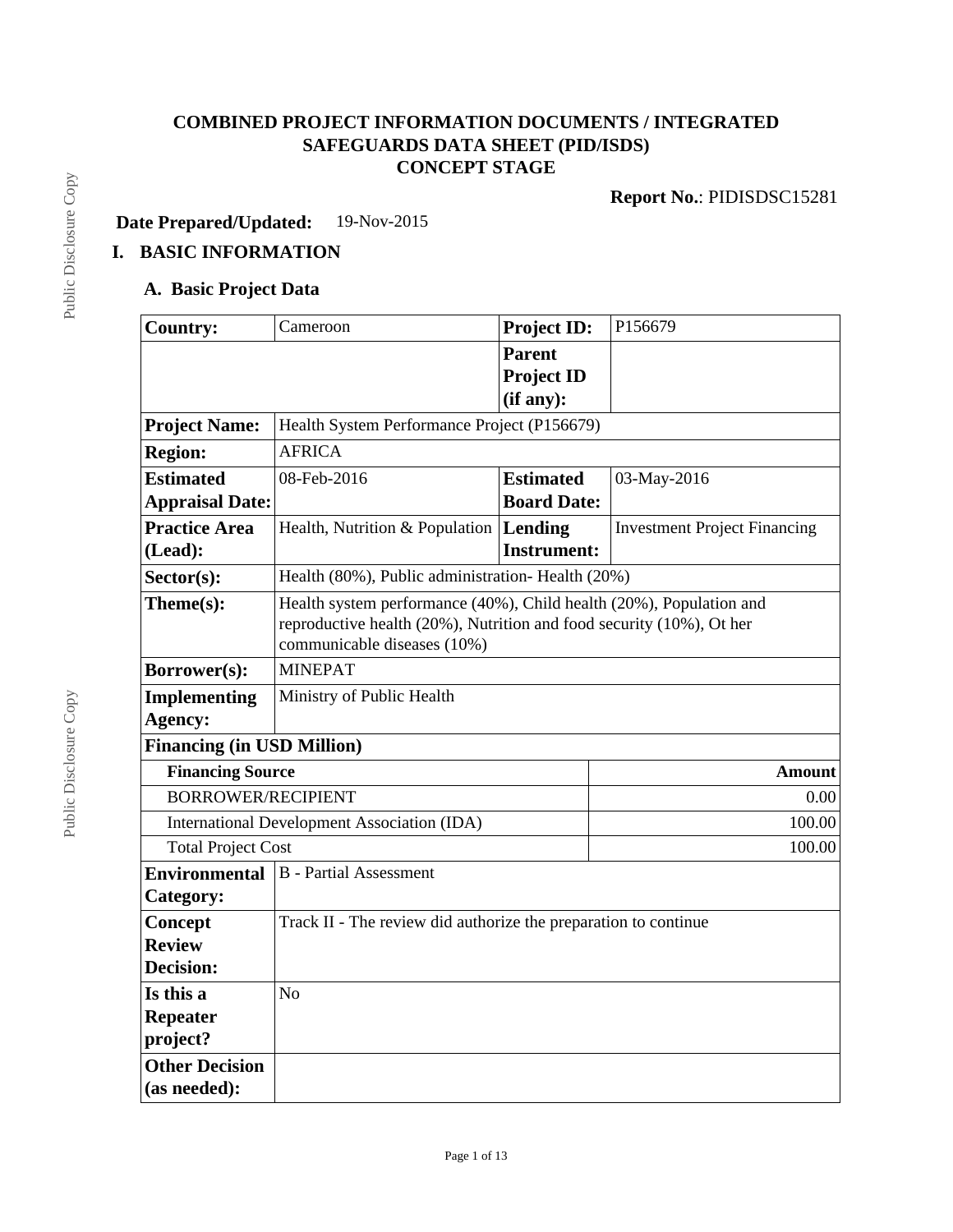#### **B. Introduction and Context**

#### **Country Context**

Cameroon has an estimated population of 21.7 million (2014) and the annual population growth rate is 2.7, with 41 percent of the population under 15 years old. Cameroon's average Growth Domestic Product (GDP) growth in real terms has stood between 3.5 and 4.5 percent over the last five years, with GDP per capita per year (PPP) estimated at US\$2,400 in 2013. Cameroon is a lower middle income country, but poverty levels are high and social indicators remain low. It was ranked 152nd out of the 187 countries tracked in the 2013 Human Development Index (HDI) and is one of a group of countries whose HDI scores have deteriorated in the past two decades.

Despite significant natural resources, Cameroon's economic growth is lagging behind its potential and has not had a lasting impact on poverty. Cameroon is endowed with significant natural resources, including oil, high value timber species and agricultural products (coffee, cotton, cocoa). Poor infrastructure, an unfavorable business environment, and weak governance hamper economic activity and make it difficult to reach the growth rates needed to reduce poverty in a sustainable manner. After a significant decrease in poverty rates in the 1990s, the poverty rate has barely shifted between 2000 and 2007. Since 2001, it is estimated that around 40 percent of the population lives below the poverty line and chronic poverty stands at about 26 percent. These averages are high compared to other countries in the region with similar economic characteristics. Moreover, there are significant regional disparities in poverty and depths of poverty in Cameroon: poverty is predominant in rural areas and in the northern regions of the country. Existing data also highlight strong socioeconomic disparities and show that over time poverty has decreased in urban areas while continuing to increase in rural areas. The latest household survey in 2014 finds that 56.8 percent of rural families are poor, as opposed to 8.9 percent in urban areas. Approximately 87 percent of the poor live in rural areas; the poor – in terms of numbers and level of poverty - are concentrated in the three northern regions: Far North, North, and Adamaoua

#### **Sectoral and Institutional Context**

While some progress has been recorded in the health sector, some indicators have also worsened. Cameroon has not achieved the Millennium Development Goals (MDGs). For example, in order to achieve MDG 4, the child mortality rate which was 122 deaths per 1,000 live births in 2011, would have to fall by 77 deaths per 1,000 live births by the end of 2015. MDG 5, related to maternal health, will also not be met, with the maternal mortality ratio (MMR) actually increasing since 2004 -from 690 to 782 deaths per 100,000 live births in 2011, ranking as the 18th highest MMR in the world. Over the past twenty years, Cameroonian women have experienced on average a decrease of one birth out of almost six per woman. The Total Fertility Rate (TFR) remains high at 5.1 children per woman on average in 2011, of which 4.5 were reportedly desired pregnancies.

There are also major disparities in health outcomes and access to health services. Significant progress has been made to reduce infant and under-five child mortality in many regions of the country, but major geographic discrepancies remain, particularly between the three northern regions (Far North, North and Adamaoua) and the rest of the country. Child mortality remains extremely high in the poorest parts of the country, such as the North and the Far North, where close to 20 percent of the children born die before their fifth birthday (191 deaths and 168 deaths per 1,000 live births in the North and the Far North, respectively, in comparison with the national average of 122 deaths per 1,000 live births) .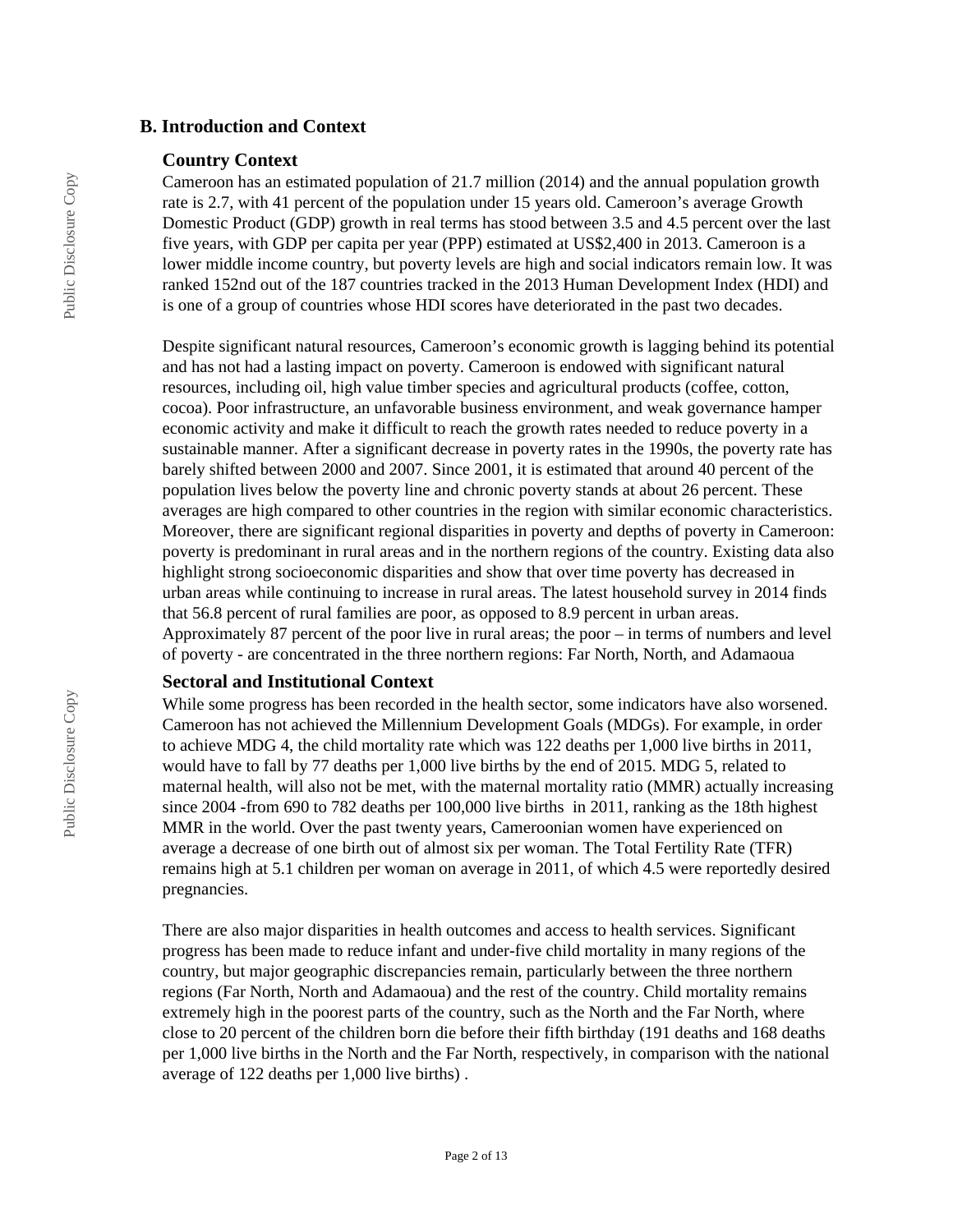Public Disclosure Copy Public Disclosure Copy Public Disclosure Copy Geographically, the northern regions also have the fewest assisted deliveries. Between the two most recent Demographic and Health Surveys (2004 and 2011), the percentage of deliveries that were assisted by a health professional increased at the national level from 61.7 percent to 63.6 percent. In the Far North, however, only 21.8 percent of births were attended by skilled personnel, compared to 93.0 percent in the Littoral and 91.6 percent in the West. Furthermore, people in the lowest income brackets have the lowest coverage and access to health services. The main factors contributing to these poor health outcomes include: mothers not availing themselves of prenatal services due to lack of education and awareness; financial barriers to health services, and insufficient local infrastructure and lack of skilled personnel, leading to poor quality of the services that are actually provided.

Malnutrition is an important – and increasing – problem. The northern regions are hardest hit, and in addition, malnutrition rates in these regions are on the rise. Between 2004 and 2011, all aspects of infant and child malnutrition worsened, especially emaciation. The overall percentage of emaciation among the population of children under five years of age doubled during that period and more than quadrupled in the fourth quintile . Being underweight, which is a composite of acute and chronic malnutrition, affects 15 percent of children, of whom 5 percent are severely affected. Four regions are especially affected by high rates of children being underweight: the Far North (32 percent), the North (24 percent), Adamawa (21 percent), and the East (15 percent). Growth retardation, which is a clear sign of chronic malnutrition, has increased by 10 percent in Cameroon over the past 20 years. Cameroon is also one of the countries that have made the least progress in reducing growth retardation; with 36.4 percent of children under five suffering. Malnutrition is identified as an underlying cause in 48 percent of deaths of children under five years of age .

#### Health System Challenges

While Cameroon has an overall high level of health spending of US\$138 per capita per year (PPP) (2013), its epidemiological profile corresponds to countries with much lower per capita spending, as described above. Public expenditures for health are relatively low, representing only 33% of total health expenditures (National Health Accounts 2011) and 8.5% of total government expenditures in 2013 (stagnant at the same level since the early 2000s). Budget execution is poor as well, with only 36% of the planned Ministry of Budget Health Investment Budget (IB) for 2013 actually being spent (with the average execution rate for the Ministry of Health IB between 2007 and 2013 being 53%). Households are bearing a large share of health expenditures (52.2% of total health expenditures, NHA 2011), and almost exclusively through out-of-pocket expenditures as coverage with risk-pooling mechanisms is very low (1.2%, NHA 2011), leading to a greater risk of impoverishment and vulnerability for poor households.. Moreover, health funds are not allocated efficiently to high-impact interventions targeted at the neediest groups, in line with the country's health care priorities (for example, only 2.9% health resources are dedicated for preventive services, NHA 2011). Additionally, financial governance is a main issue in the health sector: informal payments, corruption, and rigidity of public spending procedures. This health financing situation is leading to significant geographic and socio-economic inequities in access to essential health services. Consequently, there is a need to increase efficiency and prioritization in public spending to improve health outcomes.

Cameroon is one of the African nations experiencing a crisis in human resources for health, due to the paucity of health workers and their highly uneven distribution across the country. Cameroon has lower per capita ratios of doctors than neighboring countries, and an alarming lack of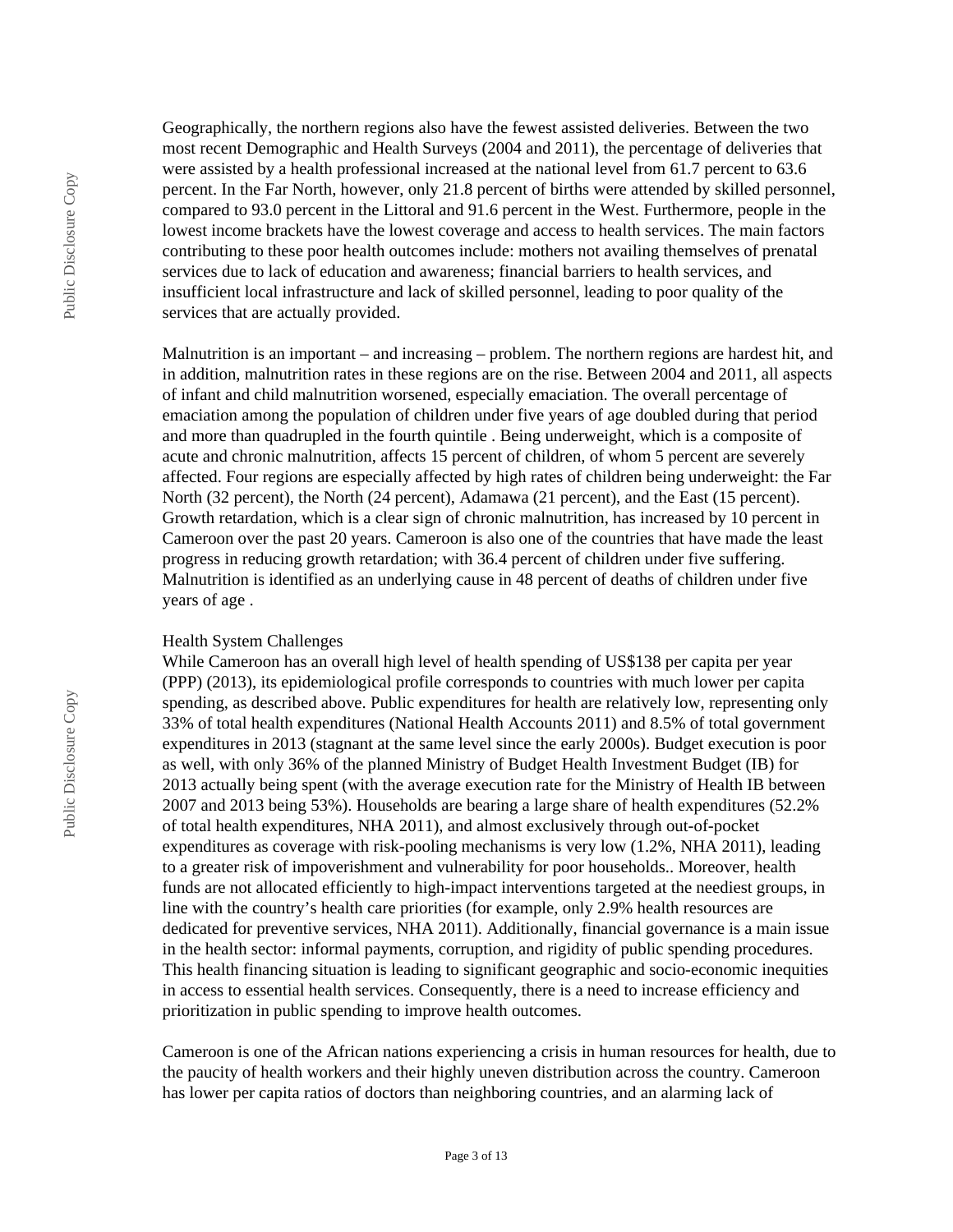midwives. With approximately 11 qualified health care personnel per 10,000 inhabitants (0.9 doctor, 11 nurses and 0.06 midwife per 10,000 inhabitants), Cameroon is far from the 'high' WHO standard of 22.3 health care personnel per 10,000 inhabitants (HRH census, 2011). Moreover, the geographic distribution of health personnel in Cameroon is uneven, with higher densities in urban areas and in some regions: the Centre region (Yaoundé) contains almost 24% percent of the country's qualified health workers who serve only 18 percent of the population, while the Far North region, which has the same proportion of the population, has only 9% of health workers. The main reasons for the 'desertion' of rural areas by healthcare personnel are the difficult environment, the low level of remuneration, poor working conditions, and limited opportunities for professional advancement . Finally, it appears that the level of competence of personnel (i.e., technical quality) is weak and high levels of absenteeism are observed. Approximately 55% of staff were absent on the day of the survey when the 2012 PBF impact evaluation baseline survey was conducted.

The 15-year Health Sector Strategy (HSS), adopted in 2001, has set the guidelines for Cameroon's health policies for the past decade and a half. Five strategic phases were chosen to achieve the HSS targets: (i) strengthening the health system; (ii) extending implementation of the Minimum Package of Activities (MPA) and the Complementary Package of Activities (CPA) in health districts; (iii) strengthening the referral-treatment system; (iv) strengthening partnerships; and (v) boosting demand for health services. The 2007 midterm review of the HSS noted that little progress had been made in achieving the HSS targets, identifying several key constraints impeding achieving better results. These issues remain fundamental challenges today, with little progress being made since 2007:

1) Geographical barriers to accessing health services, geographical inequities in the availability of health services (a direct result of having no National Health Map to improve allocative efficiency), and obsolescence of most of the health infrastructure and equipment, despite efforts to build and equip health facilities;

2) An inefficient and worsening geographic distribution of trained health professionals, despite recruitment efforts;

3) A legislative and regulatory framework that did not allow the Health Sector Strategy (HSS) to become fully operational, particularly with regards to decentralization;

4) Despite considerable support from international aid, the household contribution to financing health care had only increased over time and government financing had stagnated at around 5 percent of the government's budget, largely below the 15 percent Cameroon committed to contribute in signing the Abuja Declaration; and

5) Very little progress with the introduction of social protection measures for vulnerable populations, including targeted subsidies for the poor and the establishment of risk protection mechanisms such as health insurance.

The next 10-year HSS (2016-2025) is currently in development and is expected to be finalized by the end of 2015. Performance-Based Financing (PBF) has been identified as a central strategy to address the above-mentioned health system challenges and contribute towards achieving Universal Health Coverage (UHC). PBF is being implemented to address critical impediments confronting the delivery of services at the decentralized levels. These challenges include the (i) scarcity of funds to meet operating expenses, (ii) lack of focus on achievement of results and lack of accountability mechanisms of the district health system; and (iii) modest managerial capacity at the district and regional levels. As opposed to the traditional method of allocating funding or material on an input basis, PBF in Cameroon is addressing the abovementioned challenges by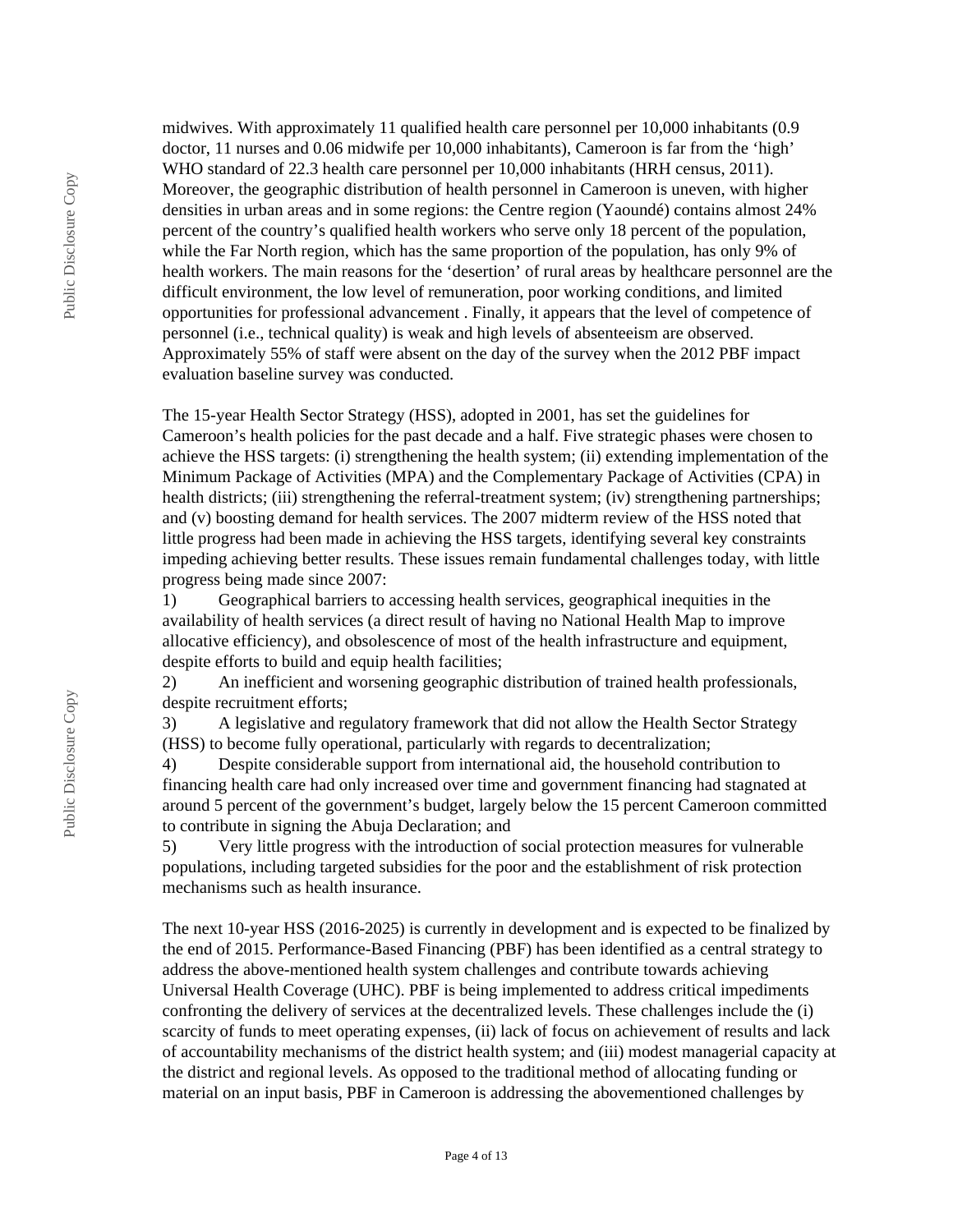allocating financial resources according to the results achieved (paying for performance) in order to improve the availability, the accessibility and the quality of key services in health facilities.

The foundation of PBF is based on a contractual relationship between the different actors of the health system. Health care providers and regulatory bodies are paid based on their performance, as measured against predetermined targets, and formalizing this financing by a contract between the service provider and a purchaser. The intervention aims to increase providers' accountability with regard to their mission and give them the autonomy and financial incentives necessary to achieve these targets, in particular by enhancing motivation among health personnel. This improvement in staff attitude and morale is closely linked to the increase in resources, goods and equipment acquired through PBF funds. The financial bonuses received by health facility staff serves as a strong motivator for staff members to meet and work to exceed the expectations given to them via their assigned designations and roles within the health facility.

After five years of experience with PBF in Cameroon, the government has identified PBF as a key strategy to (i) improve the efficiency of how resources for the health sector are allocated and used; (ii) improve health worker performance through increased motivation, satisfaction and autonomy for decision-making at the point of service delivery; and (iii) increase the population's use of essential health services through an increase in the quality of health services and reduction in the out-of-pocket costs for these services. As such, the government has recently requested for technical and financial support for making PBF a national program. The proposed operation will support the country's objective of scaling-up PBF nationwide by 2020.

#### World Bank engagement in Cameroon's health sector

The original Cameroon Health Sector Support Investment Project (HSSIP, P104525) is a US\$25 million project (approved in 2008), which aims to provide key maternal and child health services to target populations in their vicinity through PBF. The Project Development Objective is to increase utilization and improve the quality of health services with a particular focus on maternal and child health and communicable diseases.

The HSSIP project (P10425) began implementing PBF in the Littoral region in 2011, followed by a scale-up to the North-West, South-West and East regions in 2012. The project is currently implementing PBF in public, private and faith-based organization (FBO) facilities across 26 districts in the four regions, covering a total population of approximately three million people. The quality and utilization of maternal and child health services has increased substantially since the launching of PBF. The number of health facilities achieving an average score of 75 percent of the quality index of services has increased by almost seven times since the third quarter of 2012, from 9.3 percent to 71.6 percent in the first quarter of 2015. The number of children completely vaccinated has more than doubled, and the number of children who received one dose of vitamin A by their first birthday has also more than tripled. Key maternal health indicators have substantially increased in volume. The majority of Results Framework indicators have already met their targets or are on track to meeting them before project closing.

An Additional Financing (AF) of the HSSIP of US\$40 million was approved in June 2014 (P146795). The IDA AF of US\$20 million is being supported by a grant from the Health Results Innovation Multi Donor Trust Fund (HRITF) of US\$20 million. Together, the IDA and HRITF resources are supporting continuation of PBF in the original 26 health districts, as well as the extension of the project to departments with high levels of chronic poverty in the regions of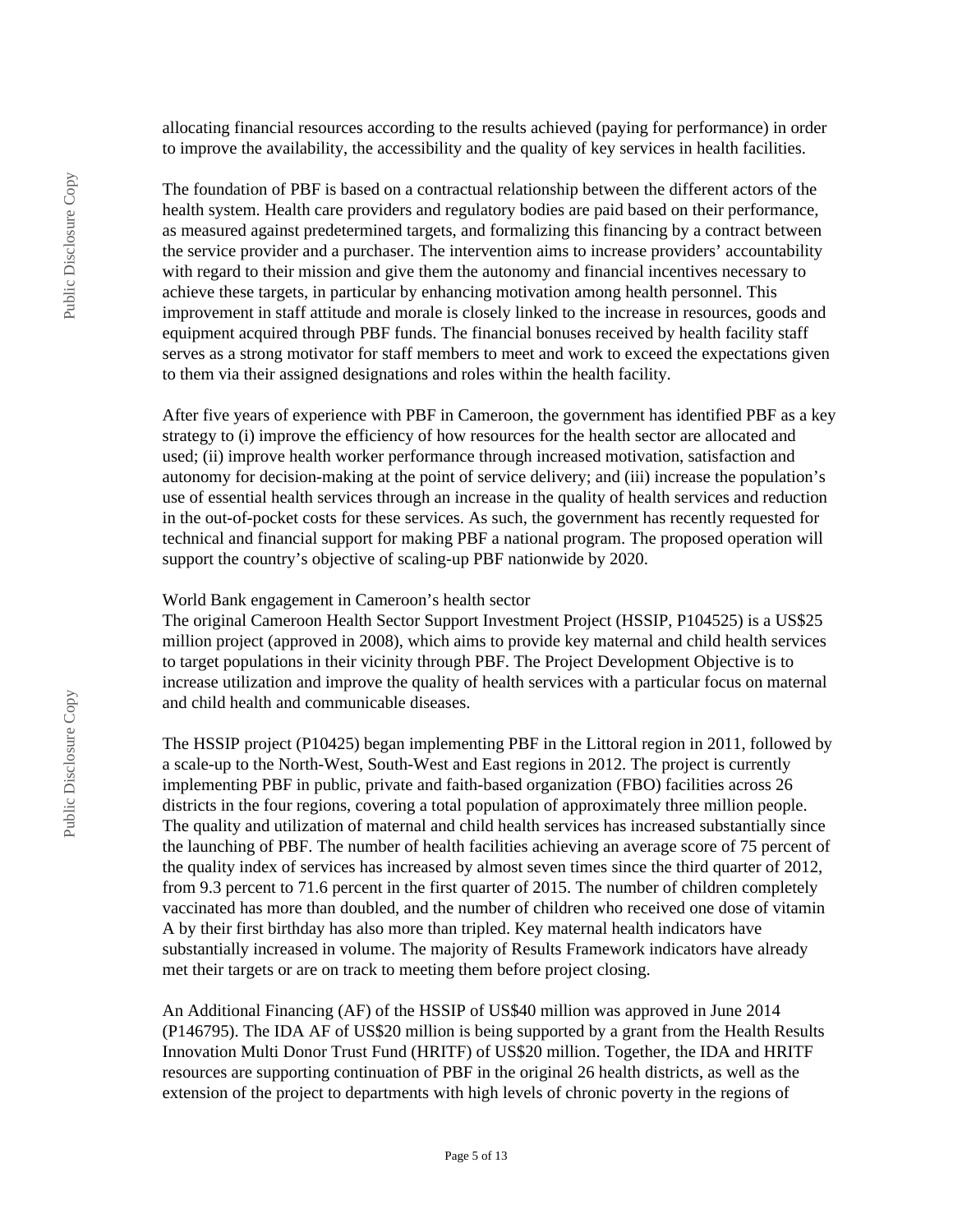Adamaoua, North and Far-North. An additional 3 million people will be covered through this extension. An official launching of PBF in these regions is planned for November 2015, upon completion of the baseline survey and recruitment of firms including NGOs, who will provide technical assistance for contract development and verification activities.

Since late-2014, the project has engaged in a reform process to better integrate PBF into the national he alth system and prepare for an eventual national scale-up. The international NGOs (Cordaid in the East region and AEDES in the North-West and South-West regions) that were contracted by the Government to pilot PBF in Cameroon in 2012 completed their contracts in December 2014 (AEDES) and June 2015 (Cordaid). In April 2015, the Ministry of Public Health successfully transferred contracting, verification and payment responsibilities to the Regional Funds for Health Promotion (RFHP), which are regional-level civil society organizations with the legal status of Public Interest Groups. The RFHP have subsidiary agreements with the Ministry of Public Health to execute public health interventions on behalf of the government, including PBFrelated activities.

In the regions where the RFHP have been in existence for some time (North-West, South-West, and Littoral), they are in charge of medicines management and consign stocks at the facility level. In the regions where the RFHP are not yet functional, the regional distribution of essential drugs is organized around regional monopolistic warehouses of the unique public central medical store (Centrale d'Achat et d'Approvisionnement en Médicaments Essentiels - CENAME). In these regions public health facilities are independent and buy medicines from the regional warehouse. The RFHP approach is being scaled-up and as of 2015 they have been created in nine of the 10 regions, with the process ongoing in the Far North. The expectation is that as PBF scales-up to additional regions, the RFHP will act as Contract Development and Verification Agencies (CDVA) in all regions where they are deemed sufficiently functional to play this role.

The Government of Cameroon has begun providing counterpart financing for PBF. Since 2014 the Ministry of Public Health (MOPH) has financed PBF through direct budget support in the Littoral region, including implementation costs for the Purchasing Agency and direct payments of PBF subsidies to providers through the Public Treasury. Expenditures reached US\$1.5 million in 2014, about 75 percent of total costs for the region. The same financial envelope is committed for 2015 and a higher envelope (at least US\$2.2 millions) for 2016. The MOPH has recently requested support to conduct fiscal space analysis within their current budget to identify opportunities for channeling resources that are currently being wasted/poorly spent towards the PBF budget line, while also, down the line, revisiting their overall health budget to align it to the PBF approach.

Recently development partners (DPs) in Cameroon's health sector have begun to align their activities with the PBF program. The Ministry of Public Health, UNICEF, UNFPA and the World Bank have prepared a joint financing strategy for PBF (launched on September 18, 2015). UNICEF and UNFPA have signed subsidiary agreements with the Project Implementation Unit (PIU) of the Health Sector Support Investment Project to purchase reproductive health and child health indicators directly through the PIU. The joint-financing is being piloted in the East region for the second half of 2015. This is seen as an initial pilot for them in order to mobilize substantially more resources in 2016. Discussions with other partners (GAVI, Global Fund, WHO, and JICA) regarding their engagement in PBF are ongoing.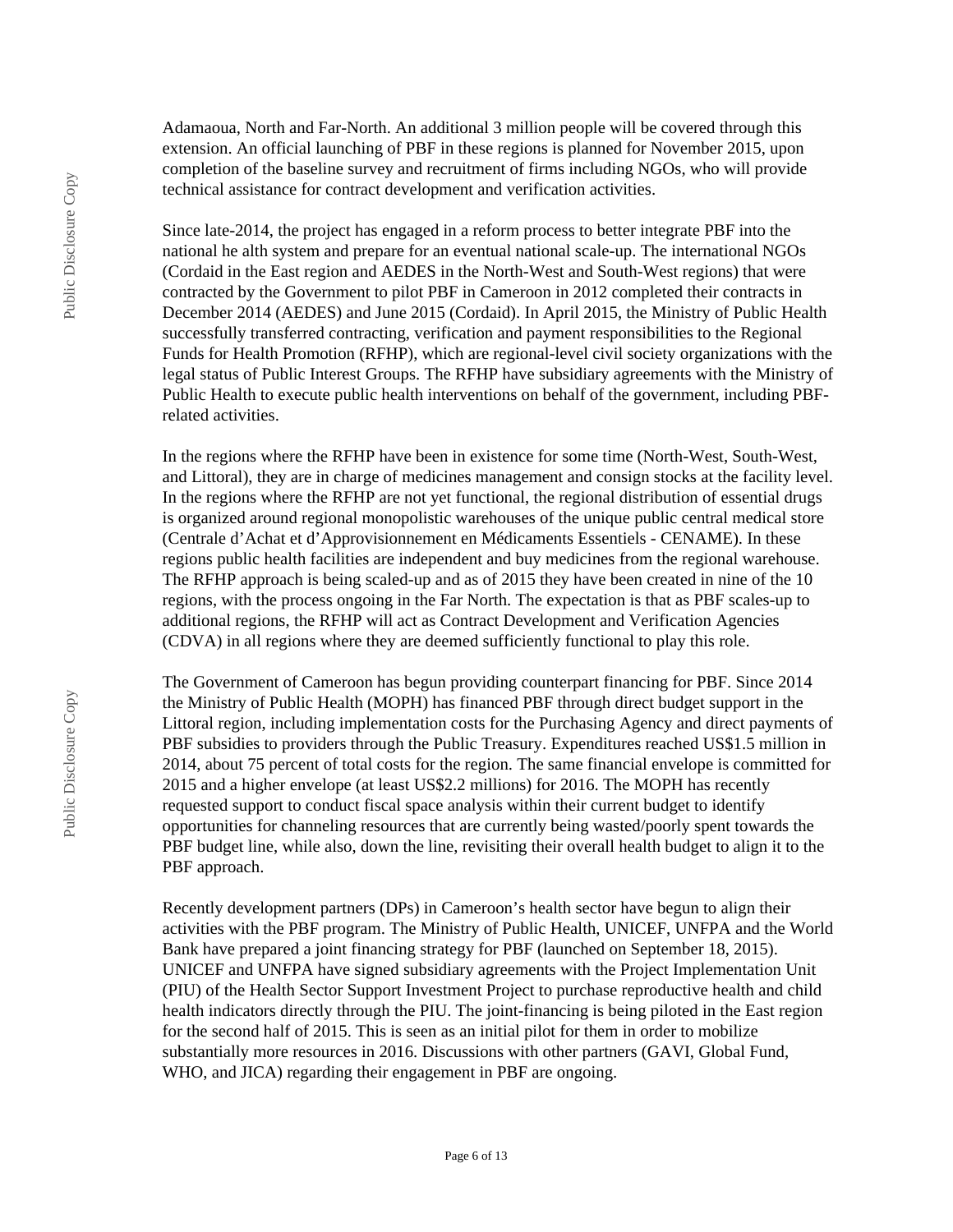The AF (P146795) is already disbursing well (\$US22 million in the first year) and additional resources will be necessary to ensure provision of the complete package of services until closing (December 2017). The project has introduced a "Community PBF" component in the northern regions designed to improve health-seeking behavior and geographical access to health services through contracting and training community health workers (CHW) for the provision of a packa ge of referral, preventive and promotional health services. The Community PBF approach developed for Cameroon is currently being piloted in the North-West region, allowing for adjustments prior to its introduction at scale in the northern regions at the end of 2015.

Impact evaluation: The World Bank team and the Government of Cameroon are jointly conducting an impact evaluation linked to the project, with the policy objectives of (a) identifying the impact of PBF on maternal and child health service coverage and quality, (b) identifying key factors responsible for this impact, and (c) assessing the cost-effectiveness of PBF as a strategy to improve coverage and quality. The impact evaluation uses an experimental design to test whether PBF leads to improved maternal and child health outcomes. The results of the impact evaluation are expected to be disseminated in early 2016. A second impact evaluation will be implemented in the northern regions, studying the impact the Community PBF intervention, combined with various formats of "community monitoring", on key health service delivery outcomes.

At the global level, the WBG and the key DPs launched a Global Financing Facility (GFF) for Every Woman Every Child initiative in September 2014 in order to mobilize and channel additional resources to scale-up delivery of effective and efficient reproductive, maternal, neonatal, child, and adolescent health (RMNCAH) services. Cameroon is one of the second-wave countries selected in July 2015. During project preparation, the level of grant financing from the GFF will be determined, although allocations are expected to follow the matching protocol noted in the GFF guidelines. The GFF consultations and preparation of the GFF Investment Case will be initiated during the October 2015 project preparation mission.

#### **Relationship to CAS/CPS/CPF**

The proposed operation is fully aligned with the Country Assistance Strategy (CAS) for Cameroon 2010-2014, as well as with the new Systematic Country Diagnostic (SCD) and Country Partnership Framework (CPF) under preparation, and aligned with the 2010-2013 Growthand Employment Strategy (Document de Stratégie pour la Croissance et l'Emploi – DSCE) as well as the country's stated vision and priorities for development. The CAS has two pillars of engagement; enhancing competiveness and enhancing service delivery, with a cross cutting governance lens. The SCD identifies opportunities for achieving the twin goals of ending poverty and improving shared prosperity by 2030, with particular focus on addressing human capital constraints to achieve those goals. This project is fully in line with improving service delivery and stimulating demand-side governance and transparency through the strengthening of civil society organizations and the delivery of quality health services with a particular focus on child and maternal health and communicable disease. It will also support the Government's commitment to improve access to services in rural areas with a focus on the poor.

#### **C. Proposed Development Objective(s)**

#### **Proposed Development Objective(s) (From PCN)**

The Project Development Objective (PDO) is to increase utilization and improve the quality of health services with a particular focus on reproductive, maternal, and child health and nutrition services.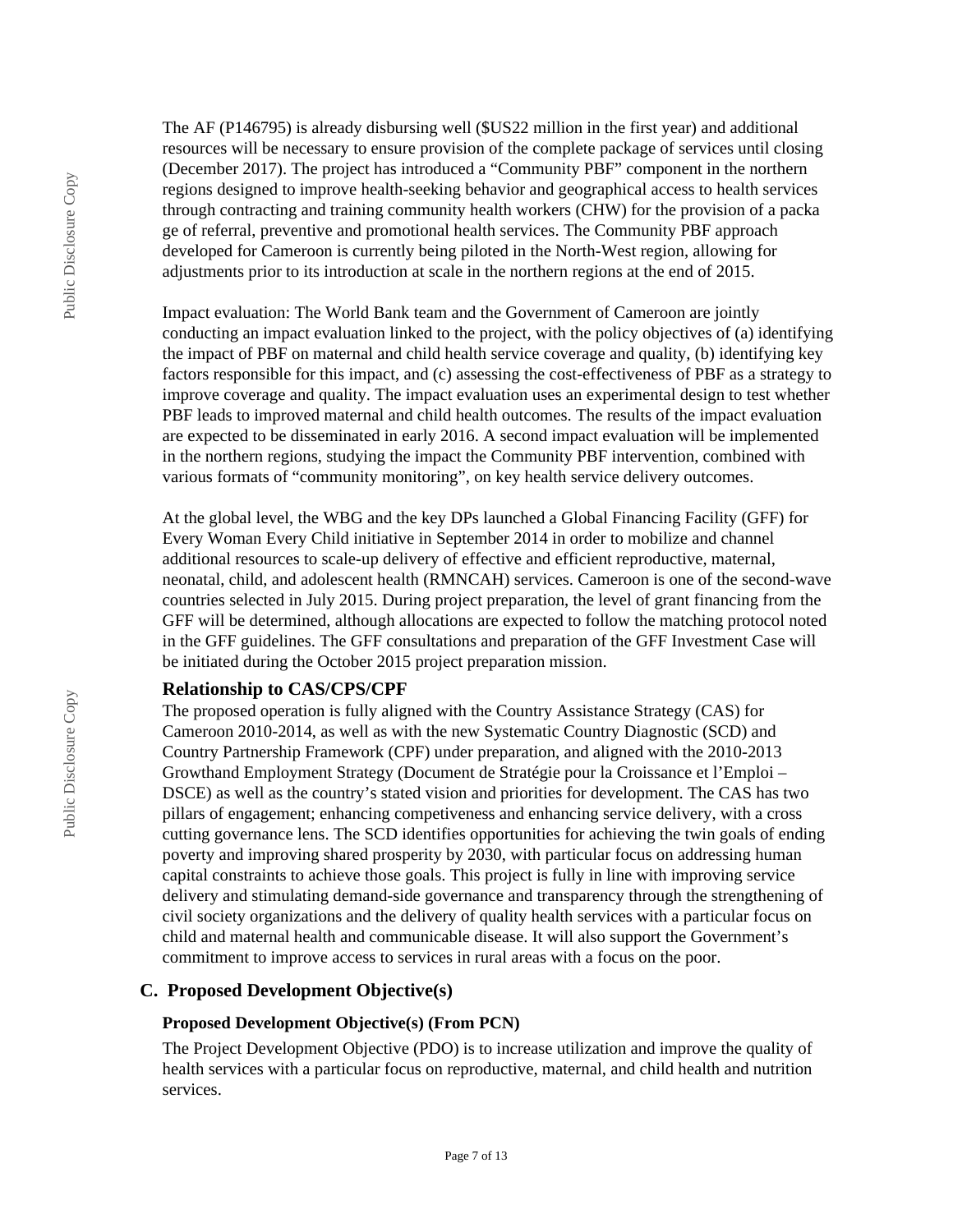## **Key Results (From PCN)**

The key result (outcome) indicators will include:

- Pregnant women receiving antenatal care during a visit to a health provider (number)
- Births attended by skilled professional (number)
- Children 12-23 months fully immunized (number)
- Nutrition services provided (number)
- Average score of the quality of care checklist

The key results including intermediate outcome indicators will be refined during the preparation, and a detailed description of how PDO and intermediate indicators will be used to measure progress in achieving the project's development objectives, will be provided in the Project Appraisal Document (PAD).

## **D. Concept Description**

The proposed new project would support the progressive national scale-up of the PBF program. It is to be comprised two components that aim to improve performance of the health sector: (i) improving the quantity and quality of preventive, curative and promotional health services through Performance-Based Financing; and (ii) strengthening stewardship and regulatory functions of the Ministry of Public Health. Both components address key strategies identified in the draft national Health Sector Strategy (2016-2025), which is currently under development. Component 1 includes continuing support to the ongoing PBF intervention that covers approximately 25 percent of the country, as well as incrementally increasing coverage, first focusing on scaling-up to full coverage in the three northern regions, to reach national coverage by 2020. The extent to which national coverage can be achieved by 2020 will be assessed at the Mid-Term Review of the project. Component 2 includes strengthening institutional capacity at the national level to foster development of equitable, efficient, and sustainable national health financing strategies to achieve the national health goals, and increase the capacity at the county level to plan, budget, implement, and monitor the effective delivery of an essential package of health services.

Component 1: Strengthening health service delivery through Performance-Based Financing (initial estimation: US\$90 million IDA, US\$20 million GFF, US\$87 million counterpart financing (initial estimate))

Component 1 will support the ongoing implementation of PBF in the 26 health districts covered by the original operation, the 17 health districts newly added through the Additional Financing, and an incremental roll out of PBF to national coverage. With coverage at 25 percent of the population in 2015, the operation would support a gradual scale-up of an additional 20 percent per year between 2017 and 2020. During the first phase of the extension (2016-2018), the operation will focus on scaling-up to the remaining districts in the three northern regions of Cameroon to address the urgent and growing needs in those regions.

In addition, the operation will support the establishment of CVDAs in the three regions currently not covered by the operation: the Center, South and West, with approximately 2-4 health districts in each new region. The operation would subsequently scale-up coverage to additional districts within the seven southern regions (North-West, South-West, East, Littoral, Center, West and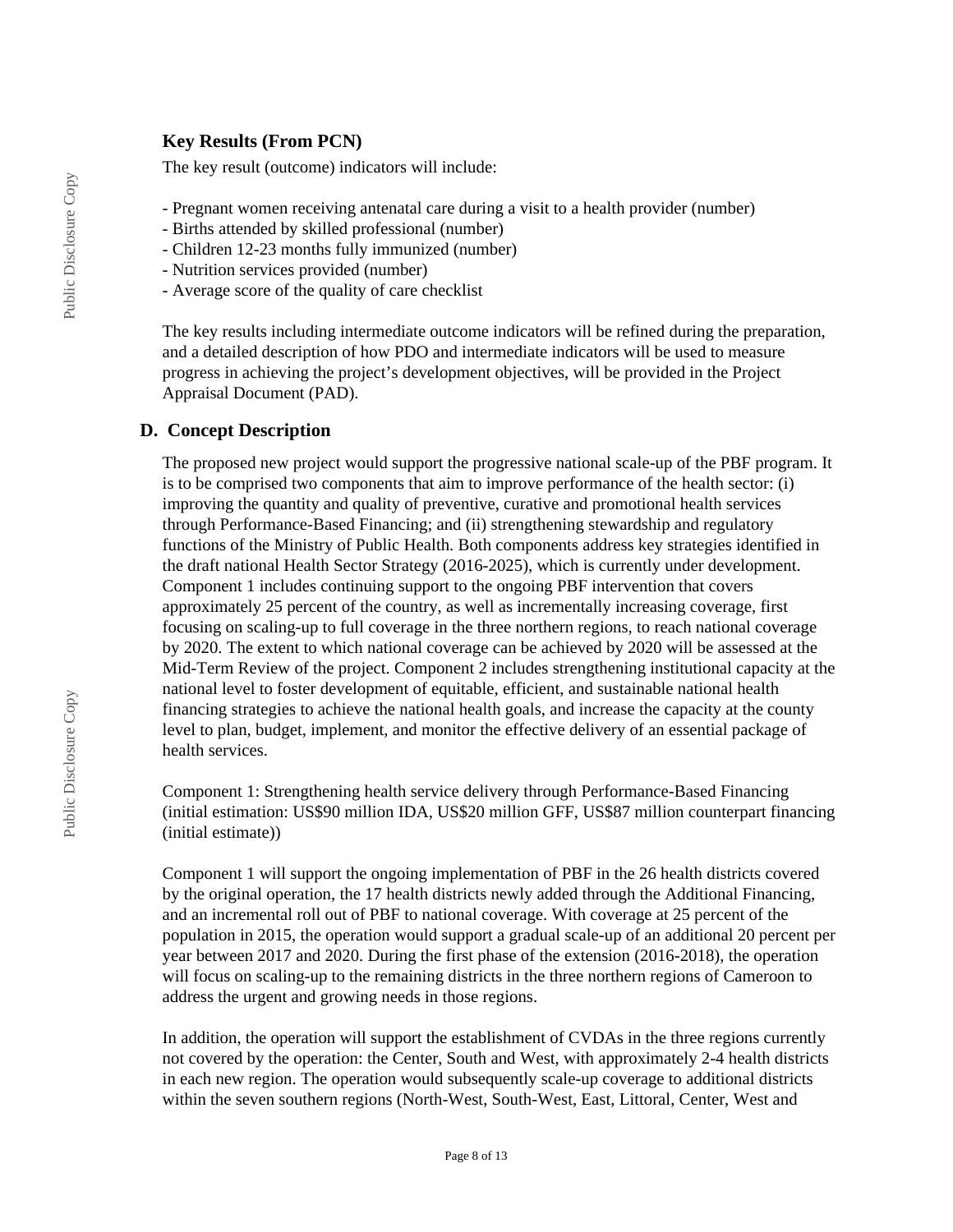#### South).

As per the current project design, Component 1 will provide PBF payments: (i) to health facilities in the targeted regions conditional on the quantity and quality of services delivered via in-clinic activities and/or via health-outreach activities, and (ii) to community health workers for providing selected basic preventive, promotional, referral and curative health services (community IMCI). Contracted health facilities will use PBF payments to (i) increase the quality and the quantity of health services provided at the facility and community levels; and (ii) provide financial incentives to health facility staff and community health workers based on performance achieved.

The project will also introduce mechanisms to improve financial access to essential health services at the community and health facility levels among poor and vulnerable households. The mechanism used to identify the poor that will be applied will build on both experiences from the Health Sector Support Investment Project in other regions of Cameroon and the Cameroon Social Safety Nets Project (P128534). Exemption mechanisms for the poor will be put in place to cover health care provided at the community and health facility levels. The project will also introduce fee-waivers for certain essential services for systematically identified vulnerable households as a further demand-side mechanism to boost households' use of health services. In order to fill the financial gap caused by this loss in facility revenue through the absence of direct payments, facilities will be reimbursed for free services provided to vulnerable populations. In the districts also covered by the Cameroon Social Safety Nets Project, access to health services will be further facilitated through joint sensitization activities and the household transfers operated through the Safety Nets Project.

In addition to increasing the geographical coverage of PBF, Component 1 will provide technical assistance in rolling-out PBF to regional and tertiary-level hospitals in the country. A pilot is currently ongoing at the national pediatric hospital in Yaoundé to test PBF at the tertiary level. Within this pilot, PBF subsidies are being paid by revenue generated internally within the hospital. While the implementation of PBF at tertiary hospitals, including payment of subsidies, will be supported by both the public budget and internal revenue generated at these hospitals, the project will provide the necessary technical assistance to design and implement these interventions, as well as support the contract management and verification activities to be conducted by the CVDAs in each region.

Component 2: Strengthening institutional capacity for improved health system performance (initial estimation: US\$10 million IDA, US\$5 million GFF, US\$3 million counterpart financing (initial estimate))

Component 2 will support institutional strengthening at national, regional, and district levels for improved health system performance. In addition to providing institutional support for moving PBF from a pilot project to a national program, Component 2 will also support analytical work, and policy dialogue to facilitate the development of these reforms, as well as implementation support for a few key reforms that address system bottlenecks for achieving more efficient use of health sector resources and improved health outcomes. While PBF is seen as a systemic reform in itself, affecting a large array of factors that contribute to health outcomes, the component will also support the broader reform agenda that is seen as necessary by the Government of Cameroon in order to make progress towards achieving UHC. The identification of these bottlenecks and reforms to be supported by the project will be guided by the new national health strategy and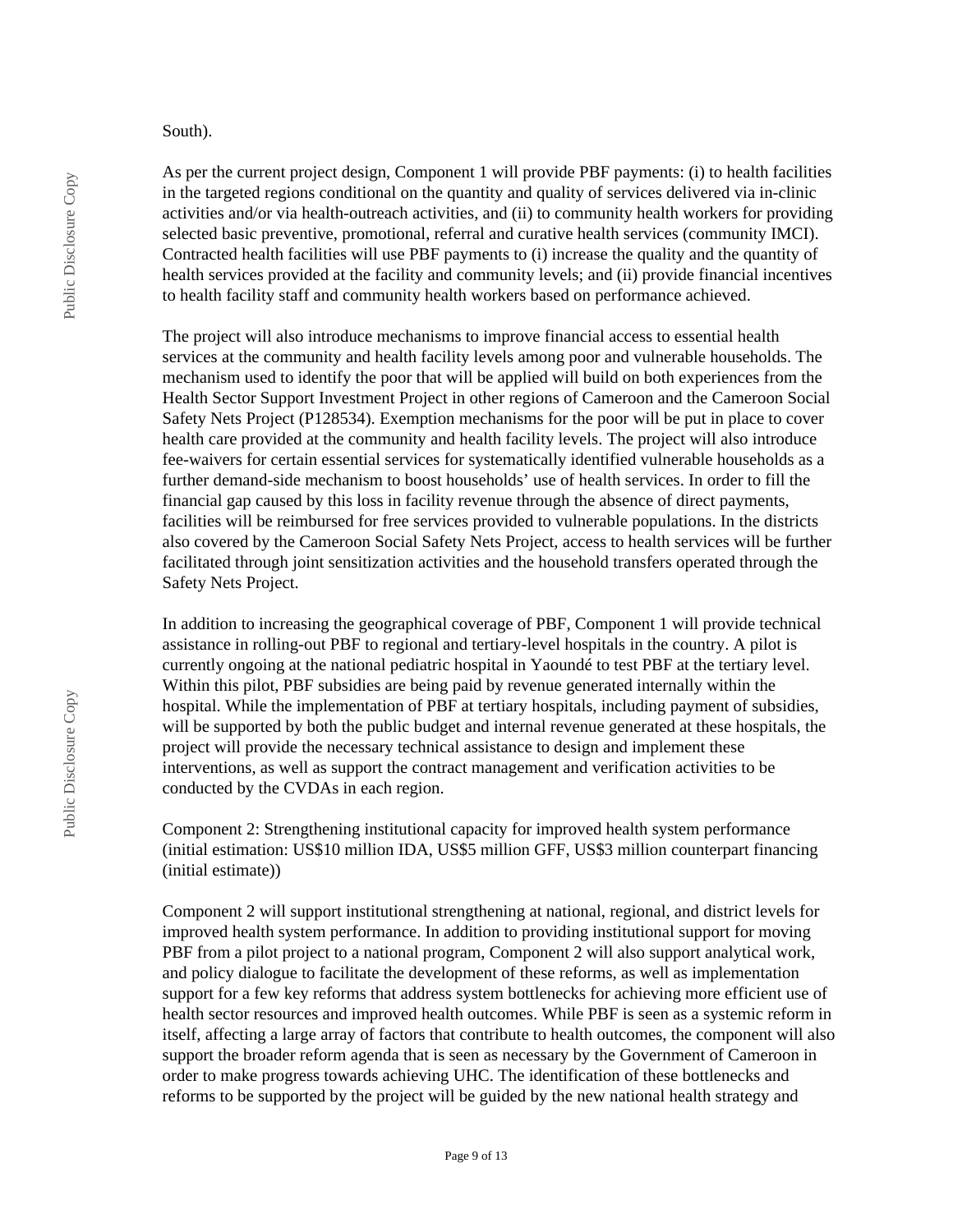agreed upon during the GFF consultation process.

As such, Component 2 will provide additional support at the central level of the Ministry of Public Health through analytical work and policy dialogue related to several of the main challenges the health system is facing: (i) improving regulatory functions of the pharmaceutical sector, (ii) addressing necessary judicial reforms related to decentralized decision-making and financial and managerial autonomy of health service providers and regulatory bodies; (iii) health workforce regulatory reforms needed to improve the availability and quality of health services by skilled providers, particularly in rural areas; (iv) the development of a coherent, practical and results-oriented community health strategy; (v) harnessing the private and faith-based health sectors through strategic contracting; and (v) supporting the strengthening of national civil registration and vital statistics (CRVS) systems. The component will also support the development and implementation of the Government's national health financing strategy, which is to be developed within the GFF implementation framework.

The specific activities will be identified during the project preparation process. The approach to addressing regulatory reforms will be based on evidence, take into account the specificity of the country and its regions and favor an inclusive policy dialogue with the government, donors and technical partners and the private sector.

Specifically for PBF, Component 2 will support the strengthening of monitoring and evaluation capacity for high-quality, real time data, through the creation of an independent national External Evaluation Agency (EEA) for verification of results achieved through the program. Currently external evaluation activities are being conducted by the faculties of medicine at the University of Yaoundé and University of Douala. During project preparation a performance assessment of these agencies will be conducted to assess if these universities can continue to play the role of EEAs, or if a new national structure should be identified/developed.

Component 2 will also support training and capacity building activities related to PBF. A "snowball training" approach for key implementation and regulatory actors in PBF has been developed and implemented in neighboring countries such as Nigeria, the Republic of Congo and the Democratic Republic of Congo. Given the task of scaling-up PBF over the lifetime of the project, a similar approach will be designed and implemented under the new operation to ensure that an efficient and high-quality training program is in place for new geographical areas that will be targeted.

Finally, the component will also cover operational costs for the Project Implementation Unit (PIU) and National PBF Technical Unit within the Ministry of Public Health, as well as performance contracts for central-level regulatory bodies such as the Department of Family Health and the Department of Health Promotion.

Although the research portfolio on PBF in Cameroon is already quite extensive (two impact evaluations, several process evaluations, etc.), the project will continue to build the knowledge base and strengthen the evidence base on high-impact interventions within the Cameroonian context. The learning and research agenda will be developed during project preparation.

The project will be also conceived in synergy with the Public Financial Management for Service Delivery Reform Project (P151155) currently in preparation, which aims to improve effectiveness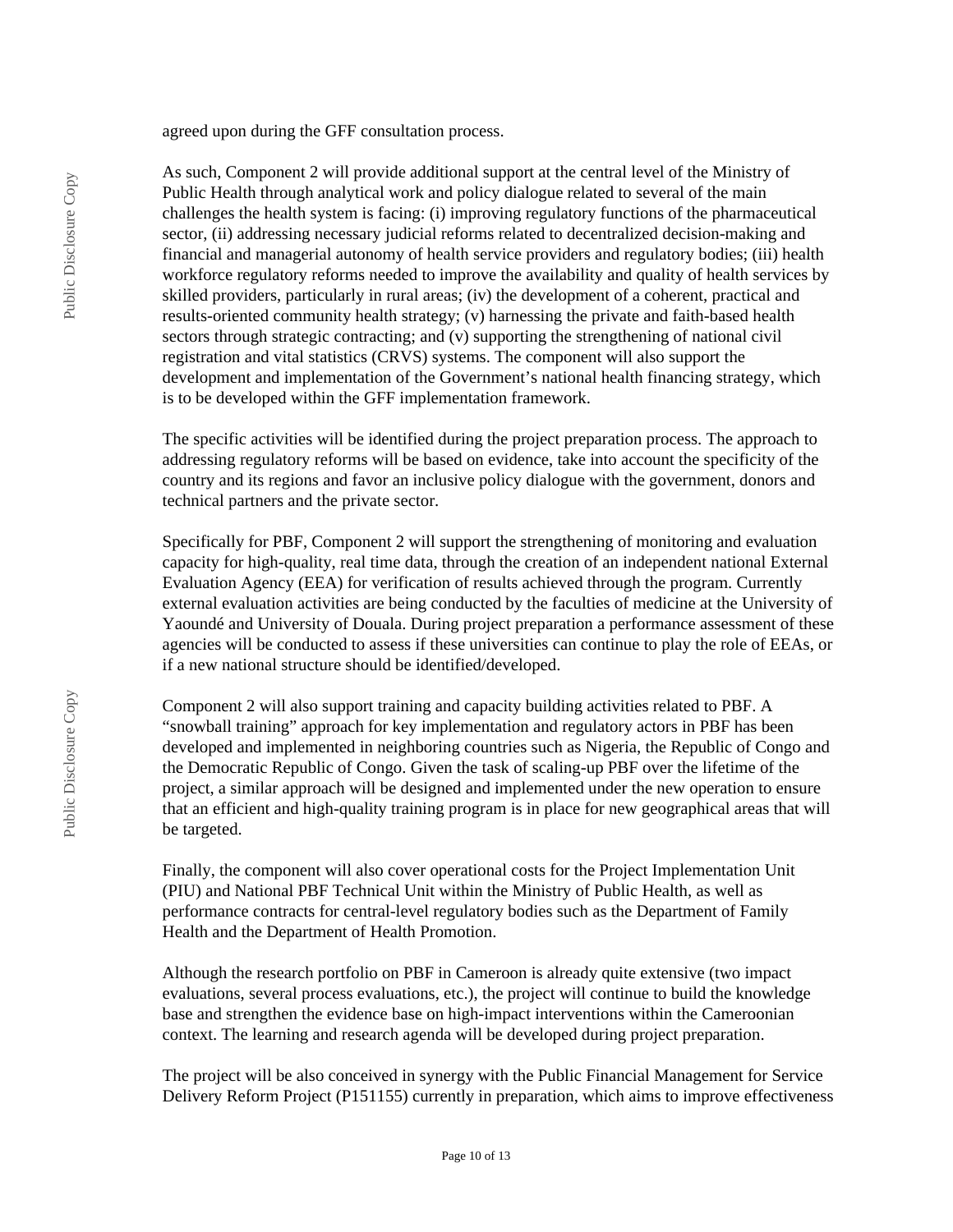and transparency in the management of public finances and contribute to improved service delivery in selected sectors. This project will target specific line ministries, including the Ministry of Public Health, to review and improve their (i) program-budget and indicators, (ii) Investment Budget execution, and (iii) information management systems. The health project will provide knowledge, expertise and potentially the framework for piloting PBF-type approaches in line ministries for civil servants involved in Public Investment Management (PIM) to provide the right incentives for the enforcement of the new PIM system.

# **II. SAFEGUARDS**

# **A. Project location and salient physical characteristics relevant to the safeguard analysis (if known)**

The project will be implemented in all ten regions of the country. Indigenous Peoples live in the East region and OP/BP 4.10 has been triggered in order to ensure that these populations will be effectively included in project benefits.

# **B. Borrower's Institutional Capacity for Safeguard Policies**

The Ministry of Public Health has a unit that is responsible for environmental issues which works in close collaboration with the Ministry of Environment, Nature Protection and Sustainable Development (MINEPDED). The Unit has well trained staff and when necessary seeks support from MINEPDED or external consultants. It was agreed that the same arrangement will be maintained during the implementation of the Additional Financing period of the original HSSIP project (P104525). The Indigenous People's Plan (IPP) was prepared and published in the Infoshop in 2008 during the preparation of the original HSSIP project. The IPPF was successfully applied under the HSSIP project (P10425), including an assessment by the implementation agency to assess to what extent indigenous peoples have benefitted from the project since the launching of Performance Based Financing. The Performance Purchasing Agency in the East has introduced specific measures to ensure indigenous peoples in the region are benefitting from the improved availability and quality of health services in their areas.

# **C. Environmental and Social Safeguards Specialists on the Team**

Emeran Serge M. Menang Evouna (GENDR)

Kristyna Bishop (GSURR)

| <b>Safeguard Policies</b>                     | Triggered?     | <b>Explanation (Optional)</b>                                                                                                                                                                                                                                                                                                            |  |
|-----------------------------------------------|----------------|------------------------------------------------------------------------------------------------------------------------------------------------------------------------------------------------------------------------------------------------------------------------------------------------------------------------------------------|--|
| <b>Environmental Assessment</b><br>OP/BP 4.01 | Yes            | This policy was triggered due to the potential<br>increase in production of medical waste, resulting<br>from an increase in use of health services as an<br>impact of the proposed project. An new Medical<br>Waste Management Plan will be prepared as an<br>instrument to identify mitigation measures for these<br>potential impacts. |  |
| Natural Habitats OP/BP 4.04                   | N <sub>0</sub> | The project is not expected to impact on natural<br>habitats.                                                                                                                                                                                                                                                                            |  |
| Forests OP/BP 4.36<br>No                      |                | The project is not expected to impact on forests.                                                                                                                                                                                                                                                                                        |  |

# **D. POLICIES THAT MIGHT APPLY**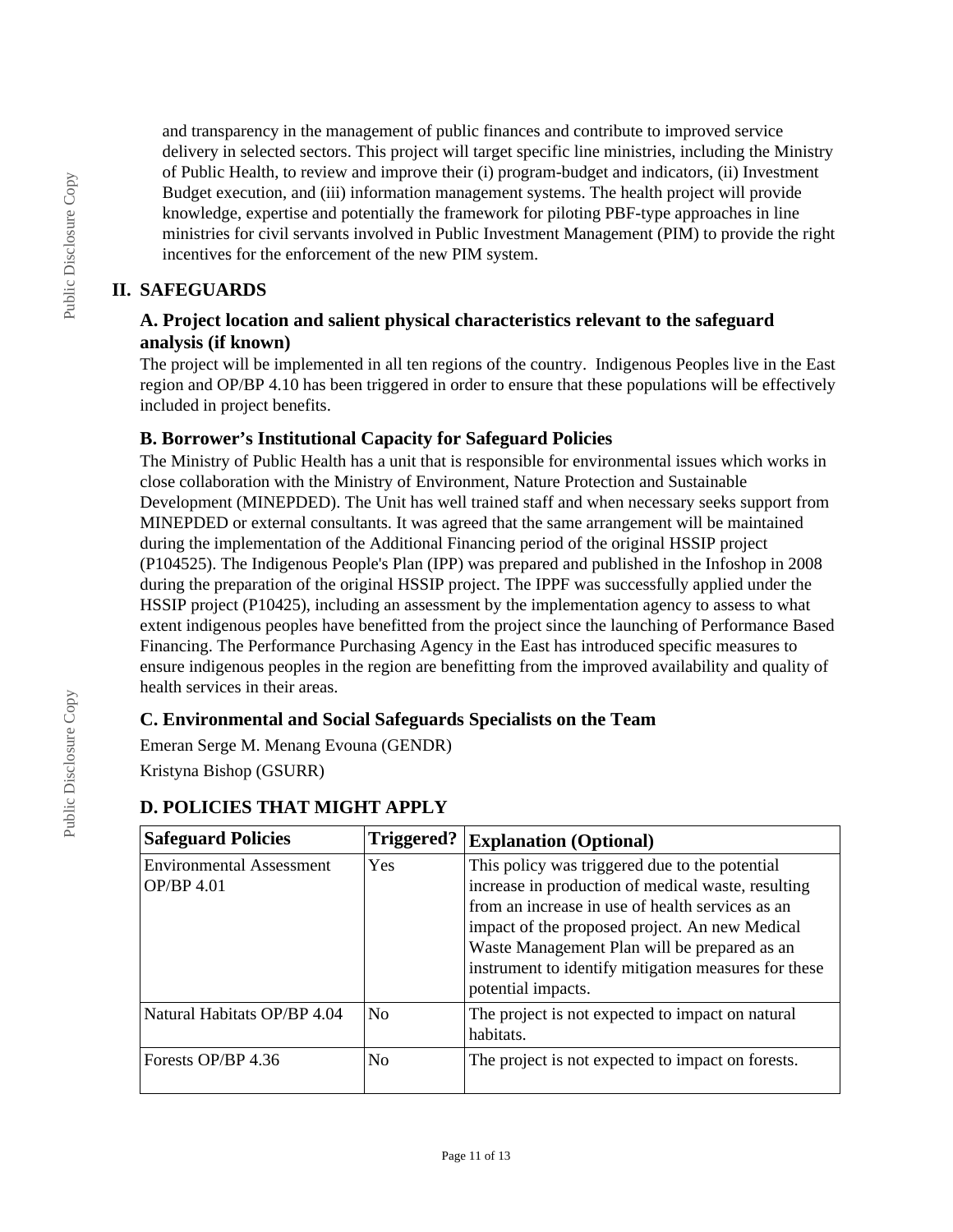| Pest Management OP 4.09                           | No             | The project is not expected to impact on pests.                                                                                                                                                                                                                                                                                                                                                                                                                                                                                                |  |
|---------------------------------------------------|----------------|------------------------------------------------------------------------------------------------------------------------------------------------------------------------------------------------------------------------------------------------------------------------------------------------------------------------------------------------------------------------------------------------------------------------------------------------------------------------------------------------------------------------------------------------|--|
| <b>Physical Cultural Resources</b><br>OP/BP 4.11  | N <sub>o</sub> | The project is not expected to impact on physical<br>cultural resources.                                                                                                                                                                                                                                                                                                                                                                                                                                                                       |  |
| Indigenous Peoples OP/BP<br>4.10                  | Yes            | This policy has been triggered as indigenous peoples<br>are present in the East region. The PIU will contract<br>a consultant to undertake a social assessment that<br>will review the implementation of the IPPF for the<br>previous Health Sector Support project and evaluate<br>the current health status and concerns of these<br>communities in order to inform the preparation of an<br>IPPF/IPP for this project. The appropriate safeguard<br>instrument will be prepared and disclosed prior to<br>appraisal per the requirements of |  |
| Involuntary Resettlement OP/<br>BP 4.12           | N <sub>o</sub> | The project will not include any involuntary<br>resettlement.                                                                                                                                                                                                                                                                                                                                                                                                                                                                                  |  |
| Safety of Dams OP/BP 4.37                         | N <sub>o</sub> | The project will not include construction or<br>rehabilitation of dams, nor rely on dams.                                                                                                                                                                                                                                                                                                                                                                                                                                                      |  |
| Projects on International<br>Waterways OP/BP 7.50 | N <sub>o</sub> | The project is not expected to impact on any<br>international waterway.                                                                                                                                                                                                                                                                                                                                                                                                                                                                        |  |
| Projects in Disputed Areas OP/<br>BP 7.60         | No             | The project will not be located in a disputed area.                                                                                                                                                                                                                                                                                                                                                                                                                                                                                            |  |

# **E. Safeguard Preparation Plan**

### **1. Tentative target date for preparing the PAD Stage ISDS** 30-Nov-2015

## **2. Time frame for launching and completing the safeguard-related studies that may be needed. The specific studies and their timing should be specified in the PAD-stage ISDS.**

The MWMP prepared for the original project was implemented as planned (purchase/installation of generators). The PIU is in the process of recruiting a consultant to update the MWMP for the new operation (new technical and geographical scope). During the update process, all relevant stakeholders will be consulted. The PIU is also in the process of recruiting a consultant to undertake the social assessment and prepare the IPPF/IPP as required. The TORs will be cleared prior to implementation.

## **III.Contact point**

## **World Bank**

Contact: Paul Jacob Robyn Title: Health Specialist

## **Borrower/Client/Recipient**

Name: MINEPAT Contact: Mr. Louis Paul Motaze Title: Minister of Economy , Planning and Regional Development Email: